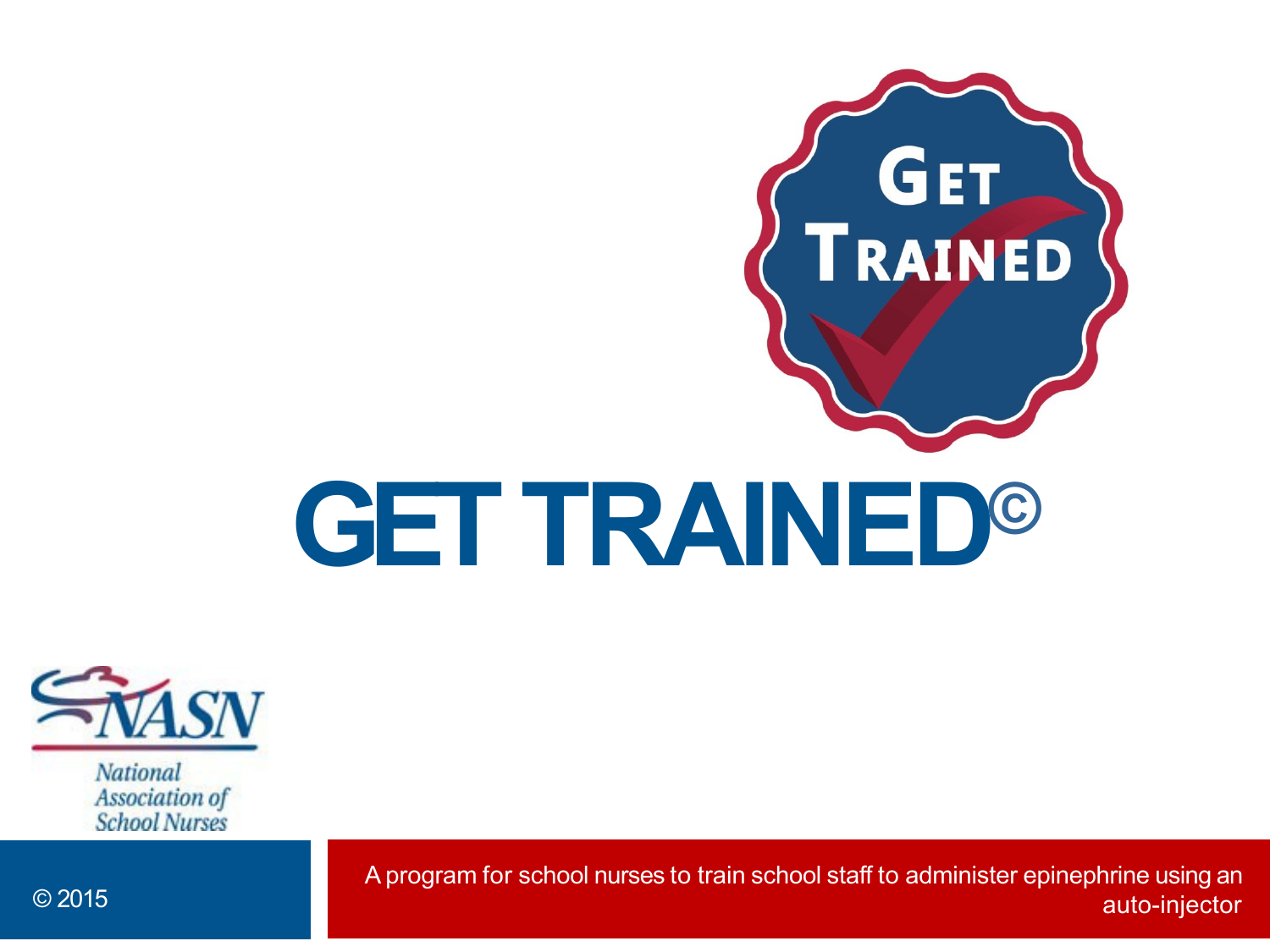### **Get Trained 2016 Updates**

Information in this presentation was reviewed and updated in August 2016 by:

#### Mary Blackborow, MSN, RN Cathy Grano, MSN, RN,CSN



National Association of **School Nurses**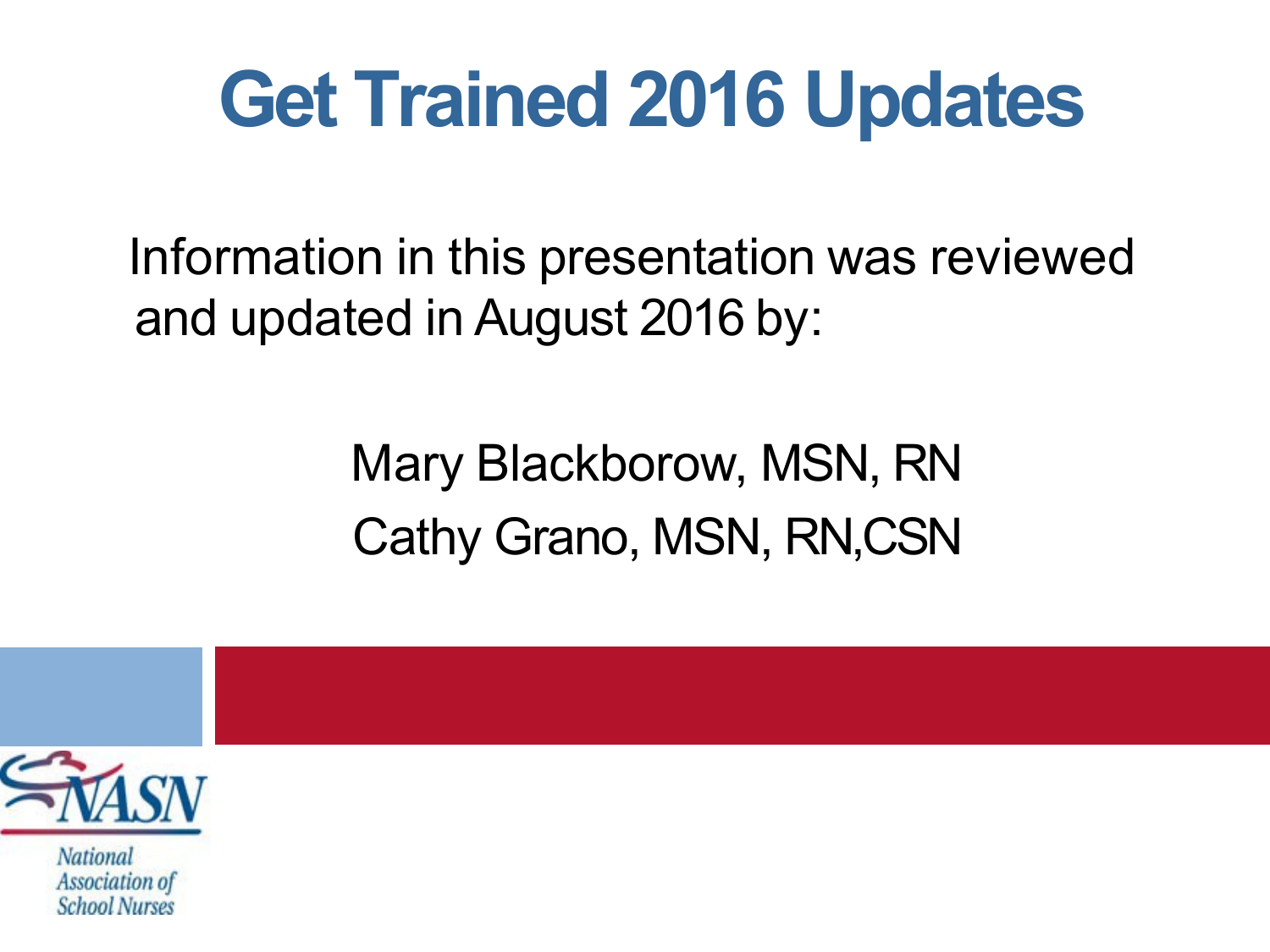

### **What is Anaphylaxis?**

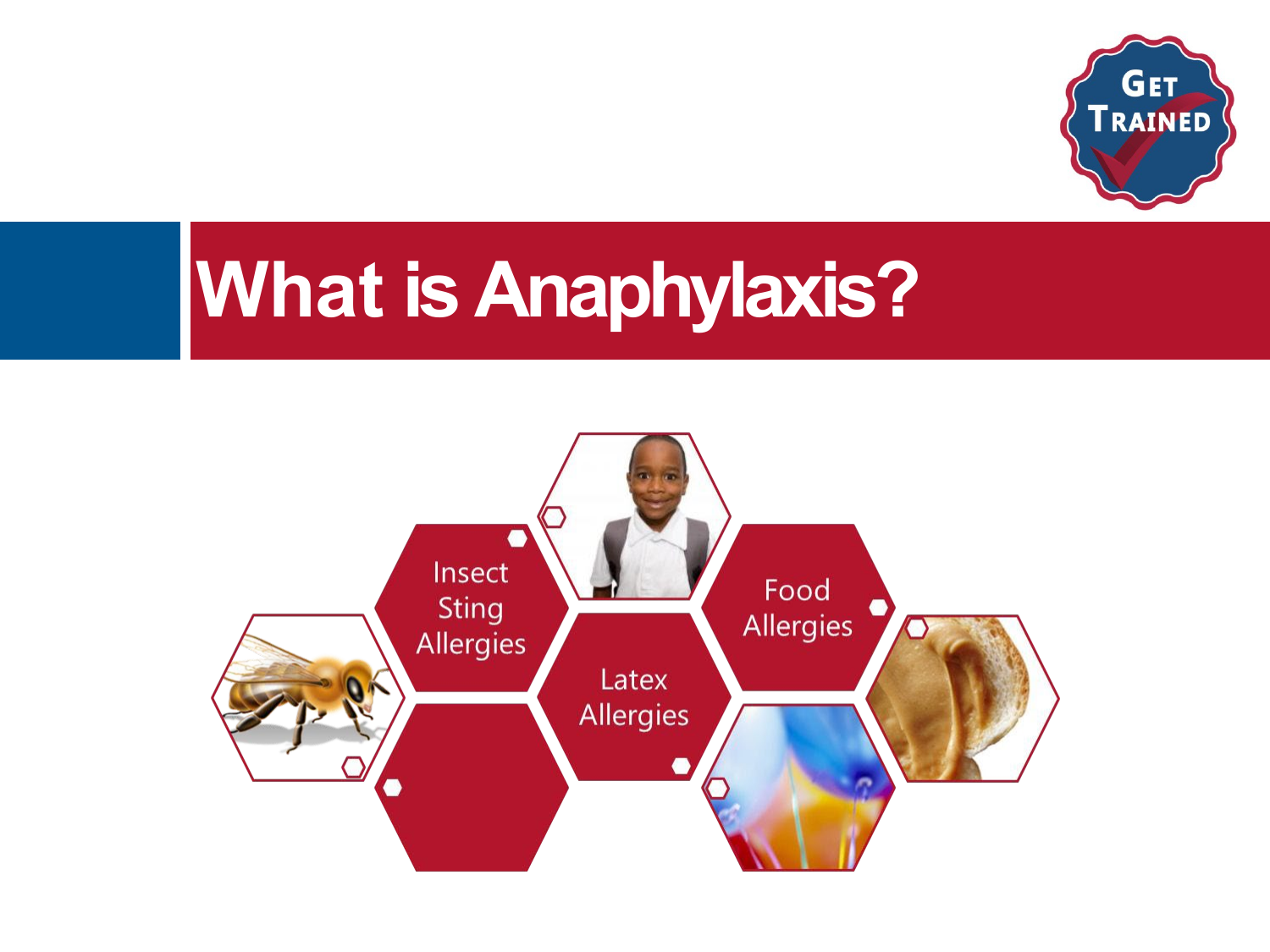# **Allergic Reactions**

- Common things people are allergic to (allergens) include:
	- **· Bee stings**
	- Latex
	- Food Allergies most common allergens:

| <b>Peanut</b> | <b>Tree nuts</b><br>(walnuts, cashews,<br>pecans, etc.) |
|---------------|---------------------------------------------------------|
| <b>Milk</b>   | Egg                                                     |
| <b>Wheat</b>  | <b>Soy</b>                                              |
| <b>Fish</b>   | <b>Shellfish</b>                                        |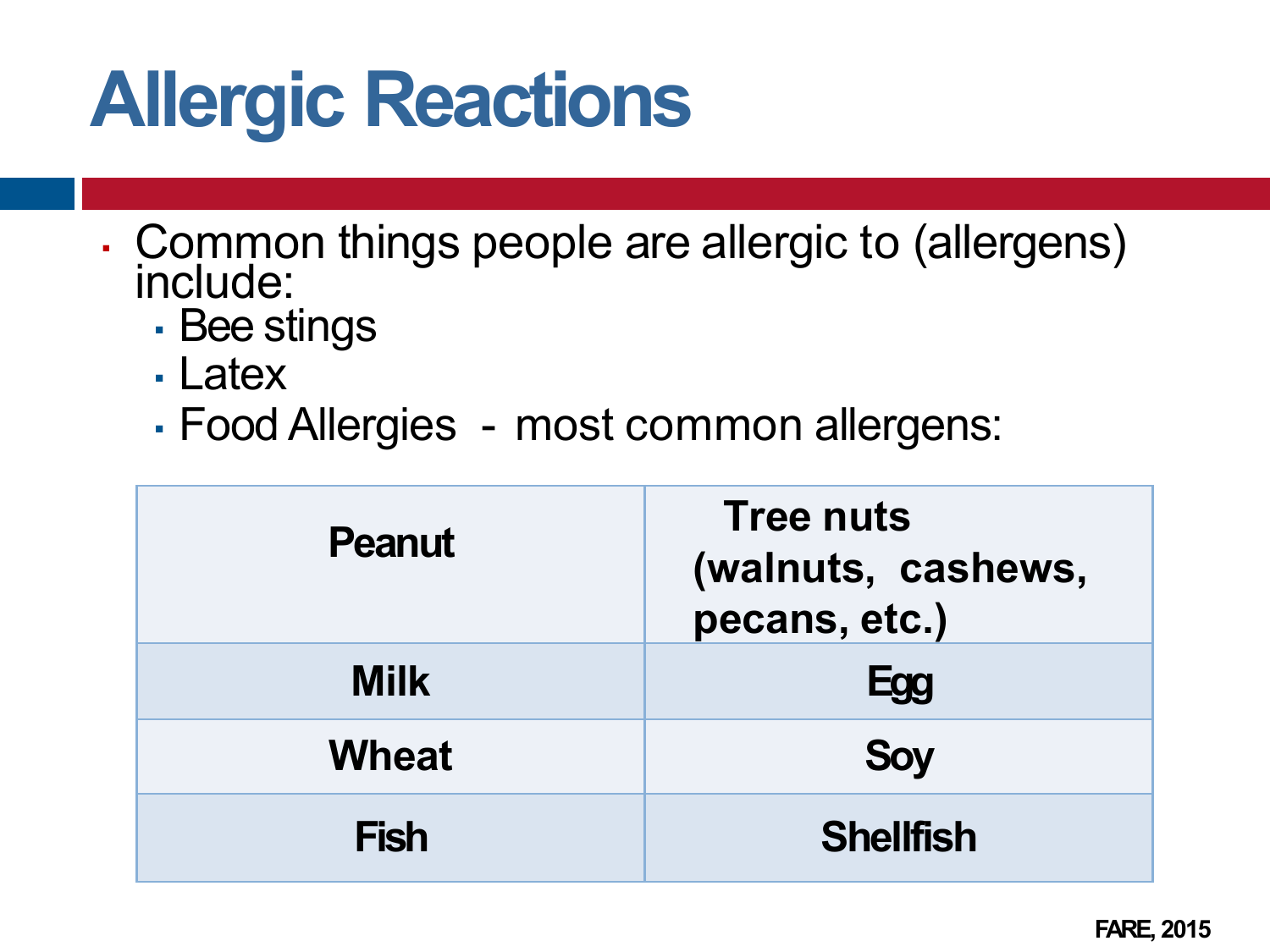# **Allergic Reactions**

#### **Mild**

- Usually only mild skin symptoms
- Don't tend to have trouble breathing
- May be treated with antihistamines

#### Life-Threatening (Anaphylaxis)

- Difficulty breathing or feeling faint
- Often multiple body systems involved
- Treatment  $=$ Epinephrine NOW

Important to make the distinction based on the signs and symptoms seen in a student!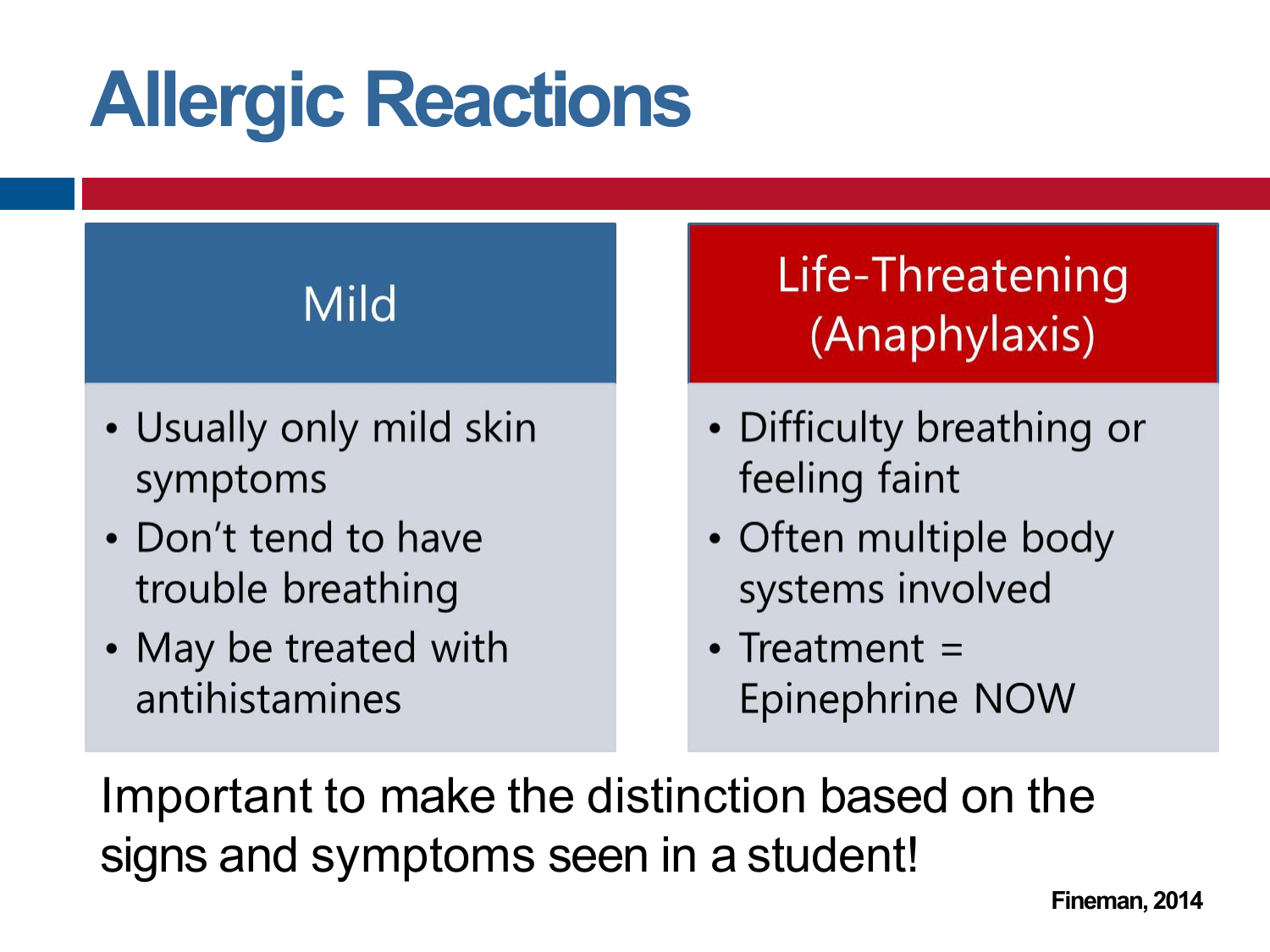# **Anaphylaxis ("an-a-fi-LAK-sis")**

- . Anaphylaxis is a severe allergic reaction that can be life-threatening in a matter of minutes
	- Almost always unanticipated
- If must be treated immediately
- . The drug of choice is epinephrine
- . The time to learn how to give life-saving medication is NOW– it needs to be given without delay

#### **It's time to** GETTRAINED!

**Sicherer & Simons, 2007 Schoessler & White, 2013**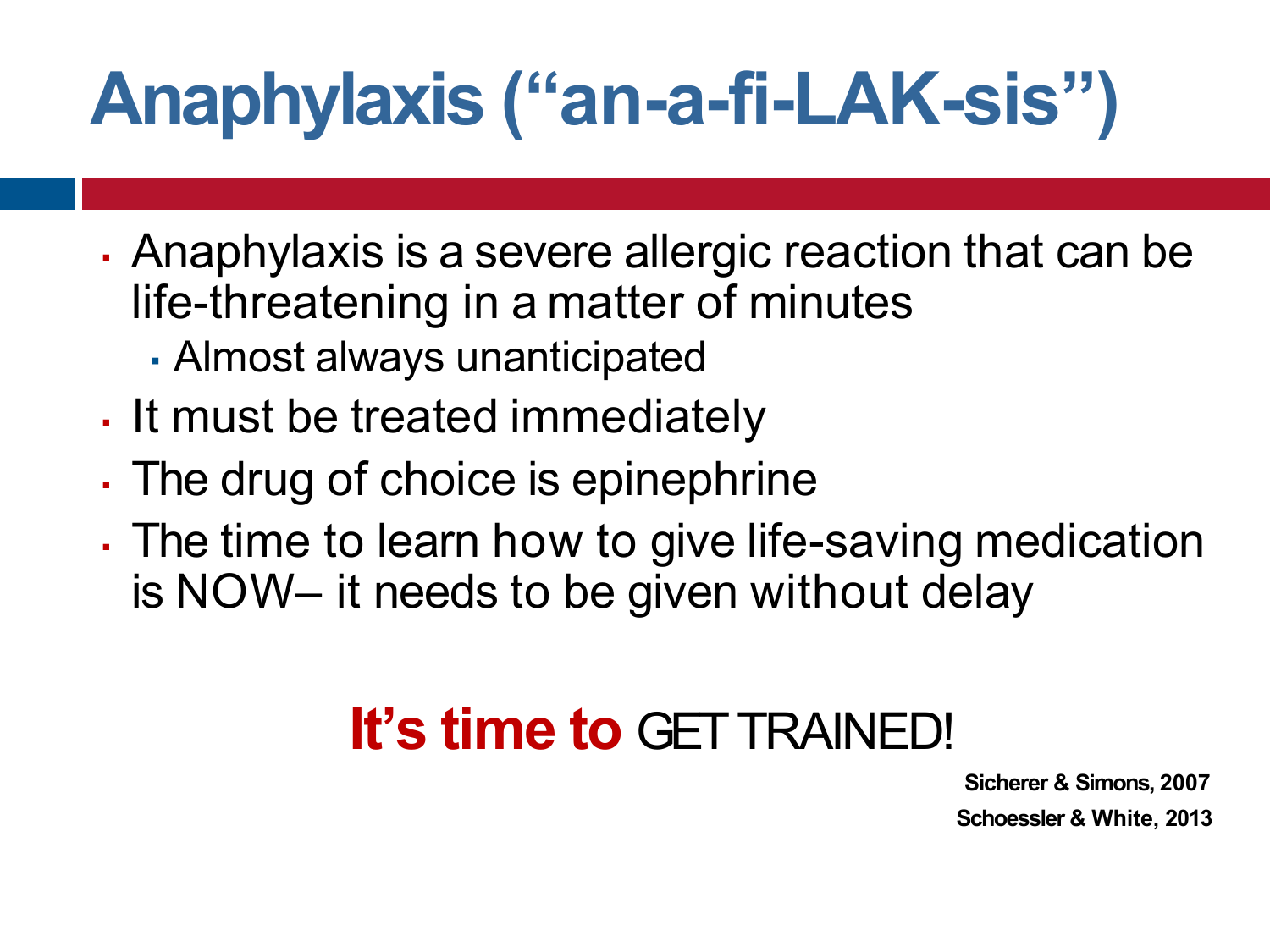# **Allergic Management**

- Preventing an exposure is key
- For students with a diagnosed allergy:
	- **Know who can help!**
		- Talk to your school nurse or healthcare coordinator
	- **Know how to react!**
		- Know the signs and symptoms of anaphylaxis
		- Learn about the student's Action / Emergency Care Plan
		- ✓ Know where your student's medication is and how to help in an emergency
- IFA CHILD IS HAVINGAFIRSTTIME REACTIONAND DOESN'T HAVEA PLAN – DON'T DELAY USING EPINEPHRINE IF NEEDED

**Robinson & Ficca, 2011**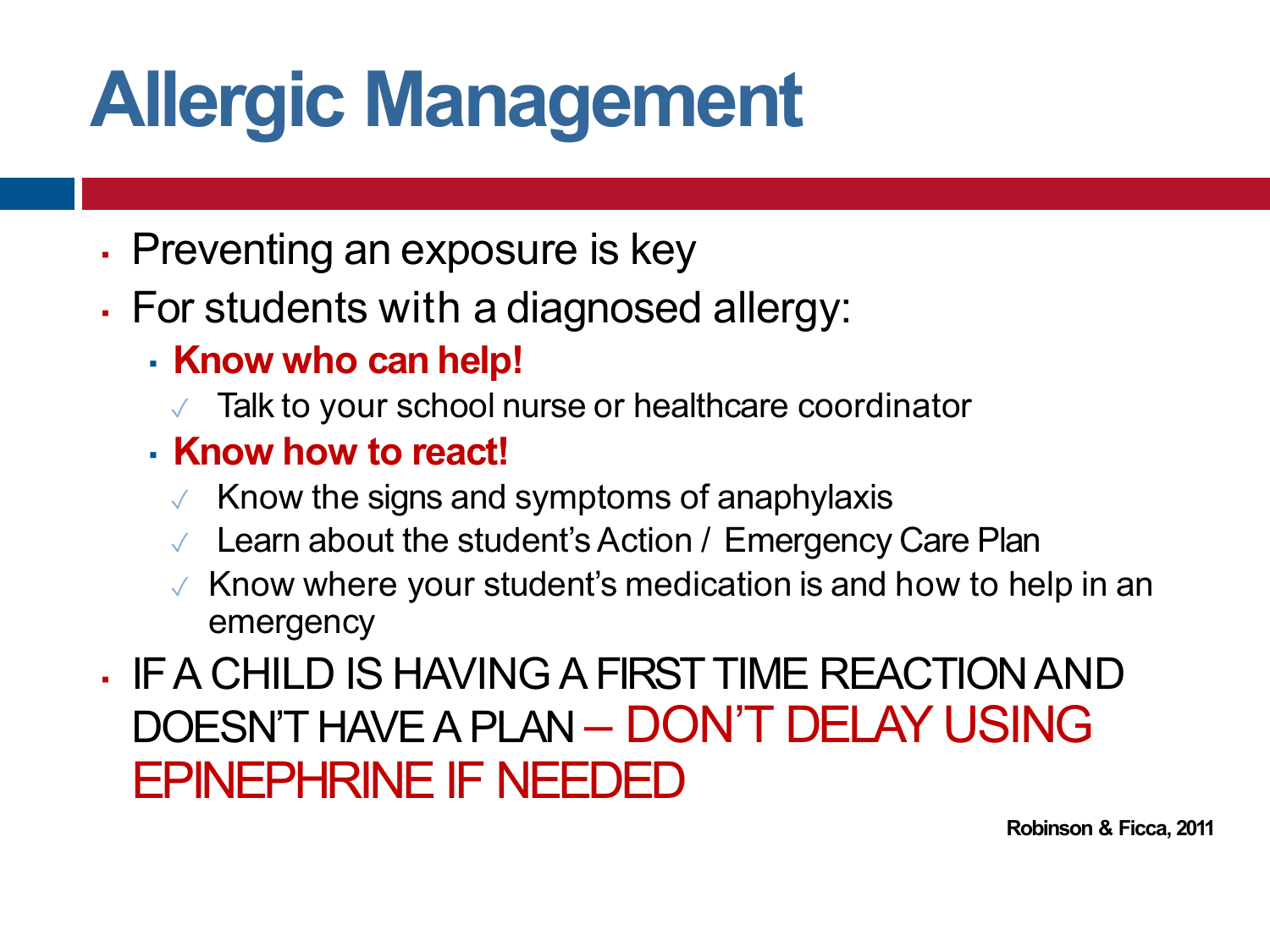## **What does it look like?**

Mild Allergic Reaction:

▪**MOUTH:** Itchy mouth

•**SKIN**: Afew hives around mouth/face, mild itch

▪**ABDOMINALAREA/ STOMACH**:

Mild nausea/discomfort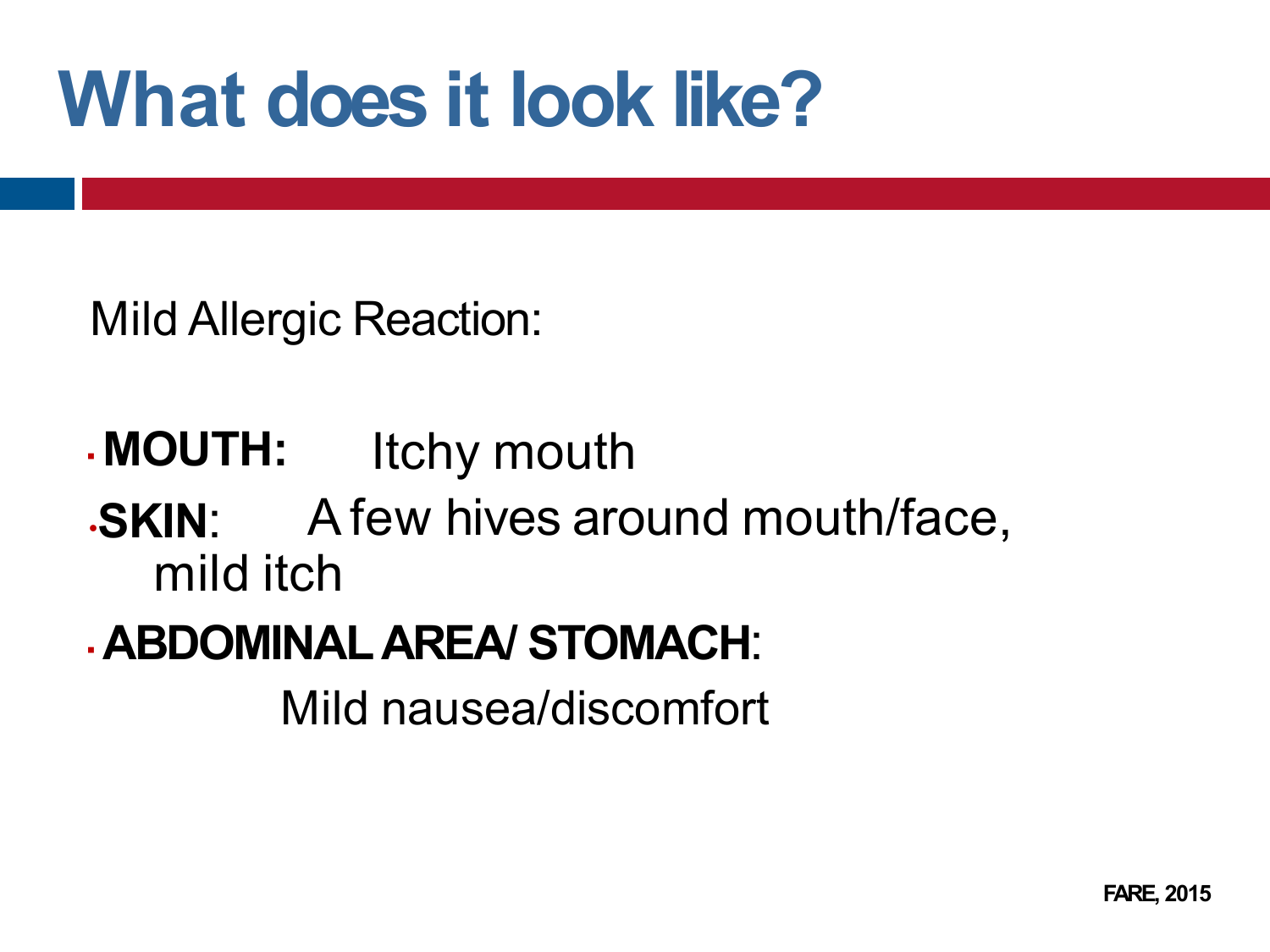## **What does it look like?**

Anaphylaxis: **Any SEVERESYMPTOMS after suspected or known ingestion or exposure:**

▪**One or more** of the following:

▪

- **LUNG:** Short of breath, wheezing, repetitive cough
- **HEART**: Pale, blue, faint, weak pulse, dizzy, confused
- **THROAT**: Tight, hoarse, trouble breathing /swallowing
- **MOUTH:** Obstructive swelling (tongue and/or lips)
- **SKIN:** Many hives over body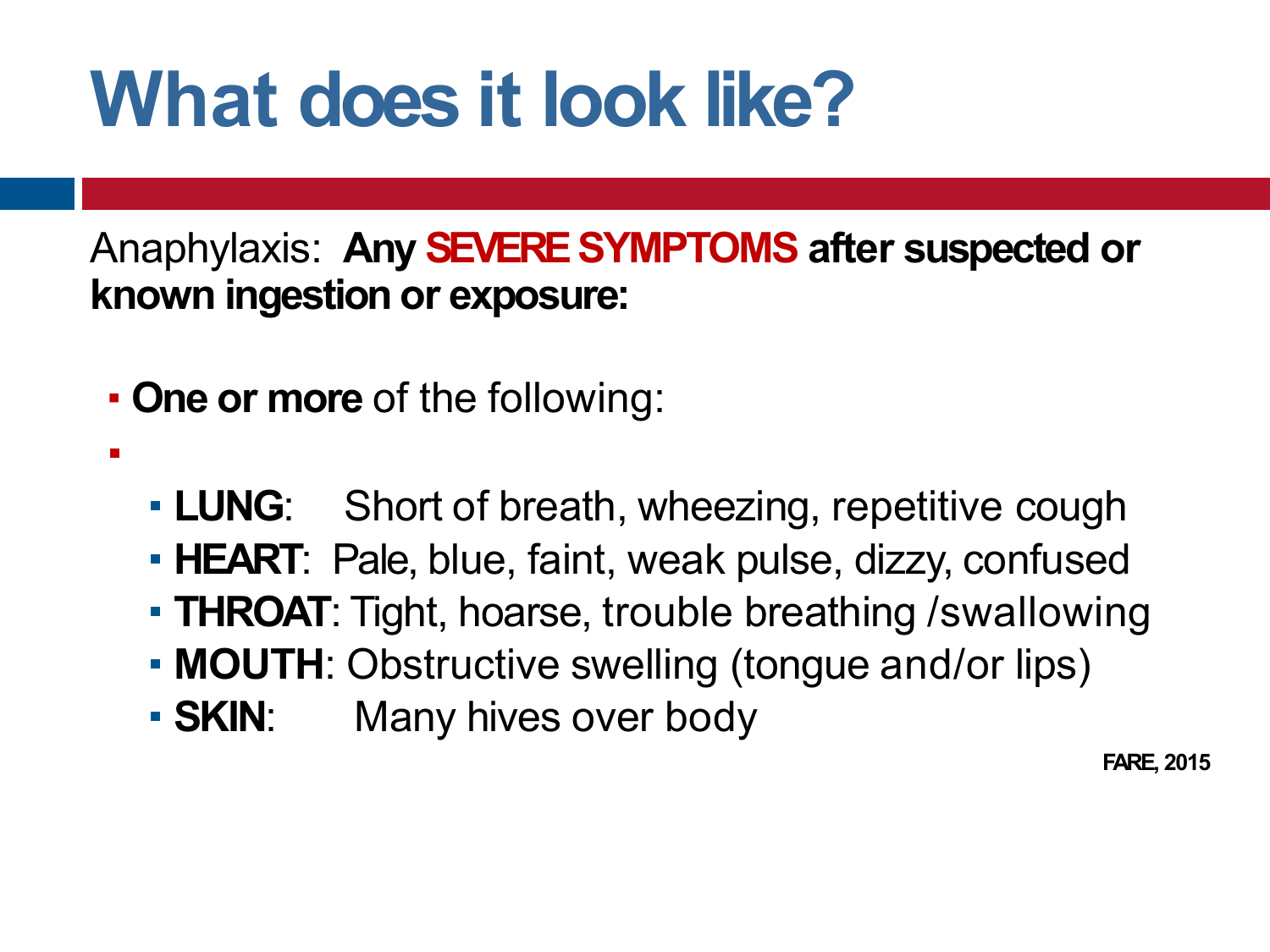## **What does it look like?**

#### Anaphylaxis: Any **SEVERE SYMPTOMS** after **suspected or known ingestion or exposure:**

#### **. Or combination** of symptoms from different body areas:

- **SKIN**: Hives, itchy rashes, swelling (e.g., eyes, lips)
- **ABDOMINAL AREA/ STOMACH:** Vomiting, diarrhea, crampy pain
- **· HEENT:** Runny nose, sneezing, swollen eyes, phlegmy throat
- ▪**OTHER**: Confusion, agitation, feeling of impending doom **FARE, 2015**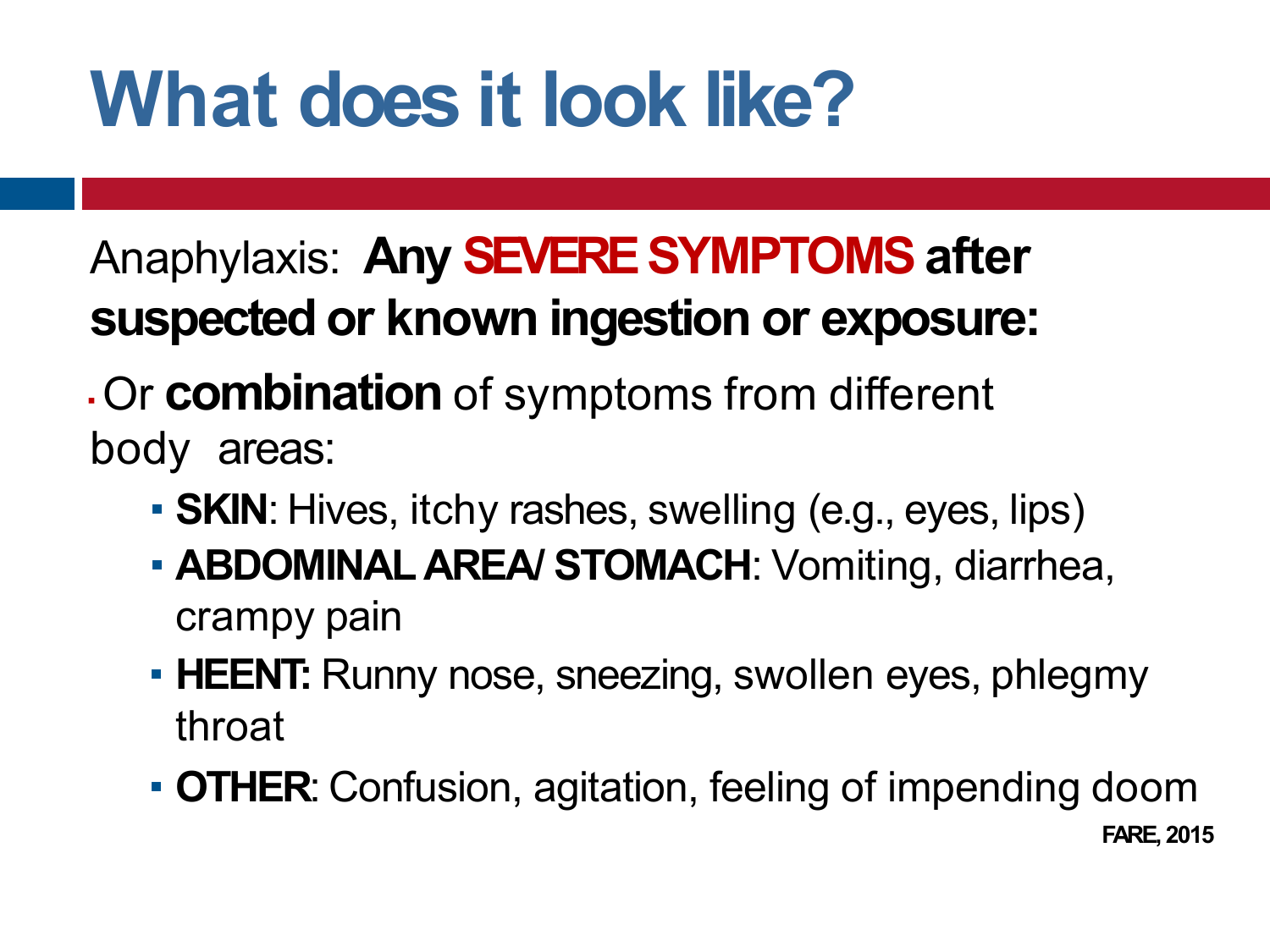# **Epinephrine**

- Epinephrine is the first line treatment for anaphylaxis
- Should be administered IMMEDIATELY
	- Some protocols call for epinephrine to be administered with or without symptoms
	- Parents & school administrators should not be concerned about adverse health effects of epinephrine – it has an impressive safety profile
		- $\vee$  When in doubt give the epinephrine
	- Adverse effects for average healthy child not harmful anxiety, palpitations

#### **Adelay in treatment can have devastating results**

**Schoessler & White, 2013 Robinson & Ficca, 2011 Sicherer & Simons, 2007**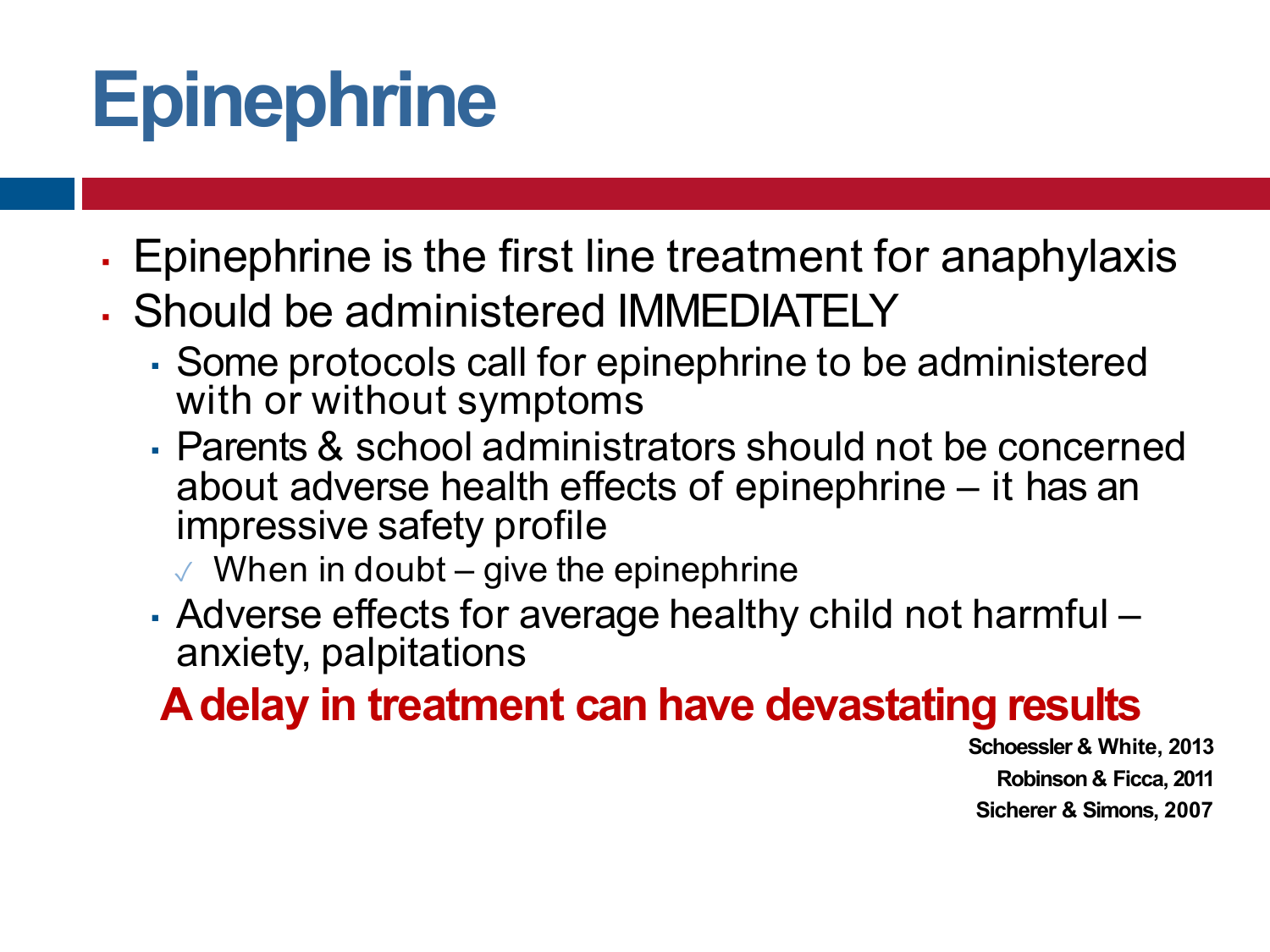### **Steps to Follow in an Emergency**

- . IF NO IMPROVEMENT OR IF SYMPTOMS WORSEN IN ABOUT 5 -15 MINUTES, (NIAID-Sponsored Expert Panel, 2010)
- ADMINISTER A SECOND EPINEPHRINE DOSE *according to local policy*
- . Provide EMS with identifying information, observed signs and symptoms, time epinephrine administered, used epinephrine autoinjector to take with to the hospital
- . Transport to the Emergency Department via EMS even if symptoms seem to get better. **NASN, 2014**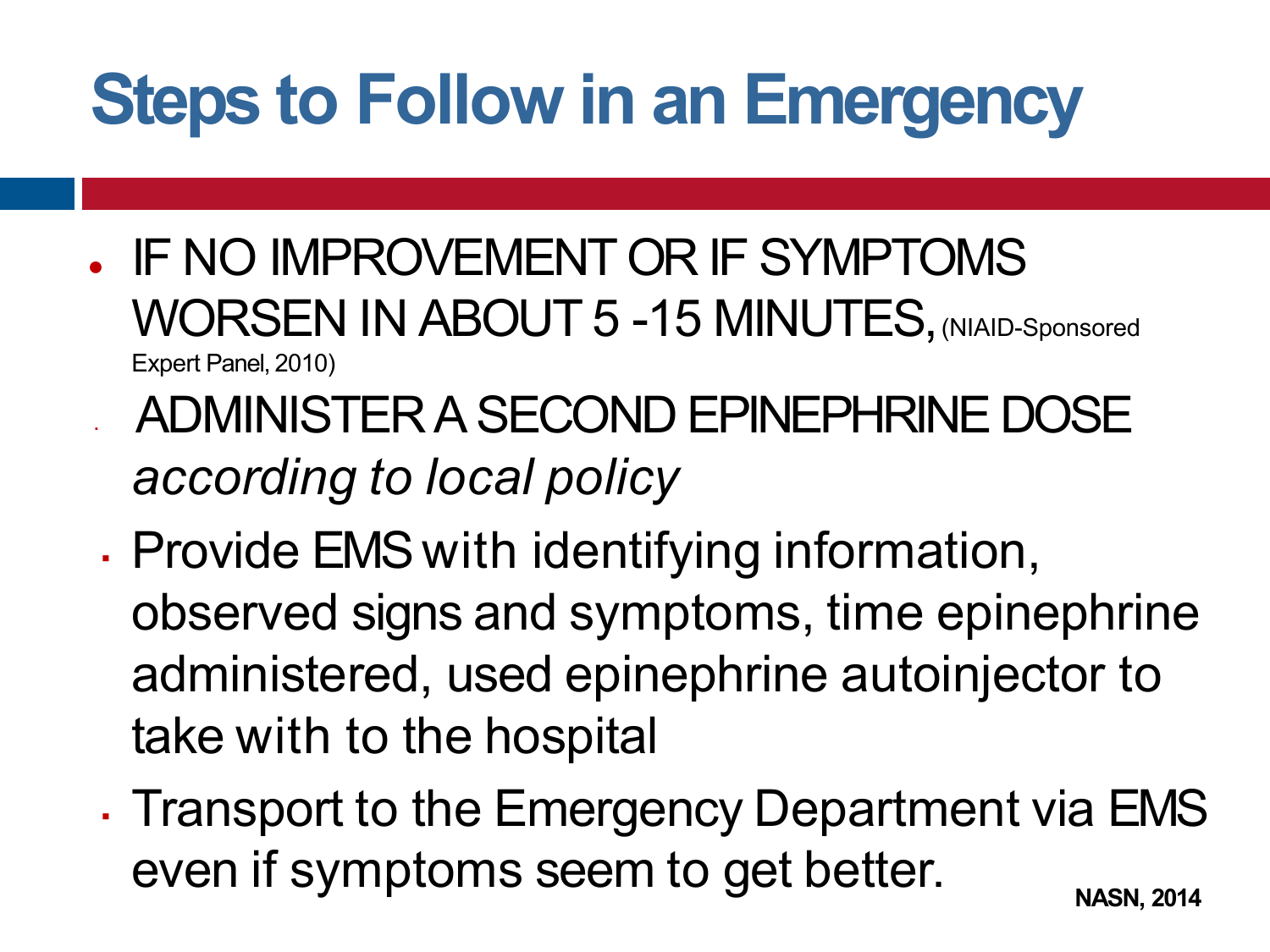

#### **Thank you for taking the time to GET TRAINED to administer an epinephrine auto-injector**

**in an emergency!**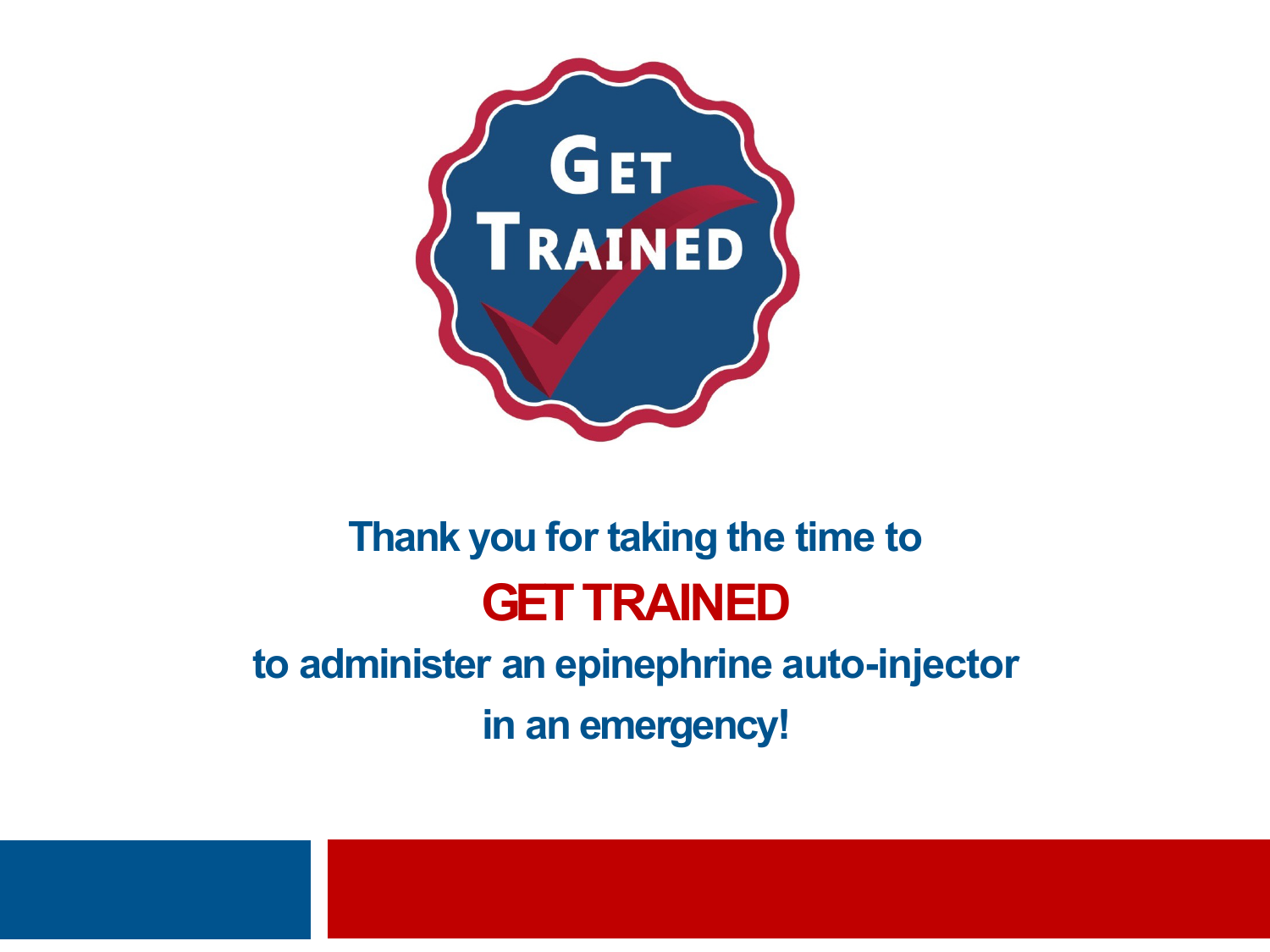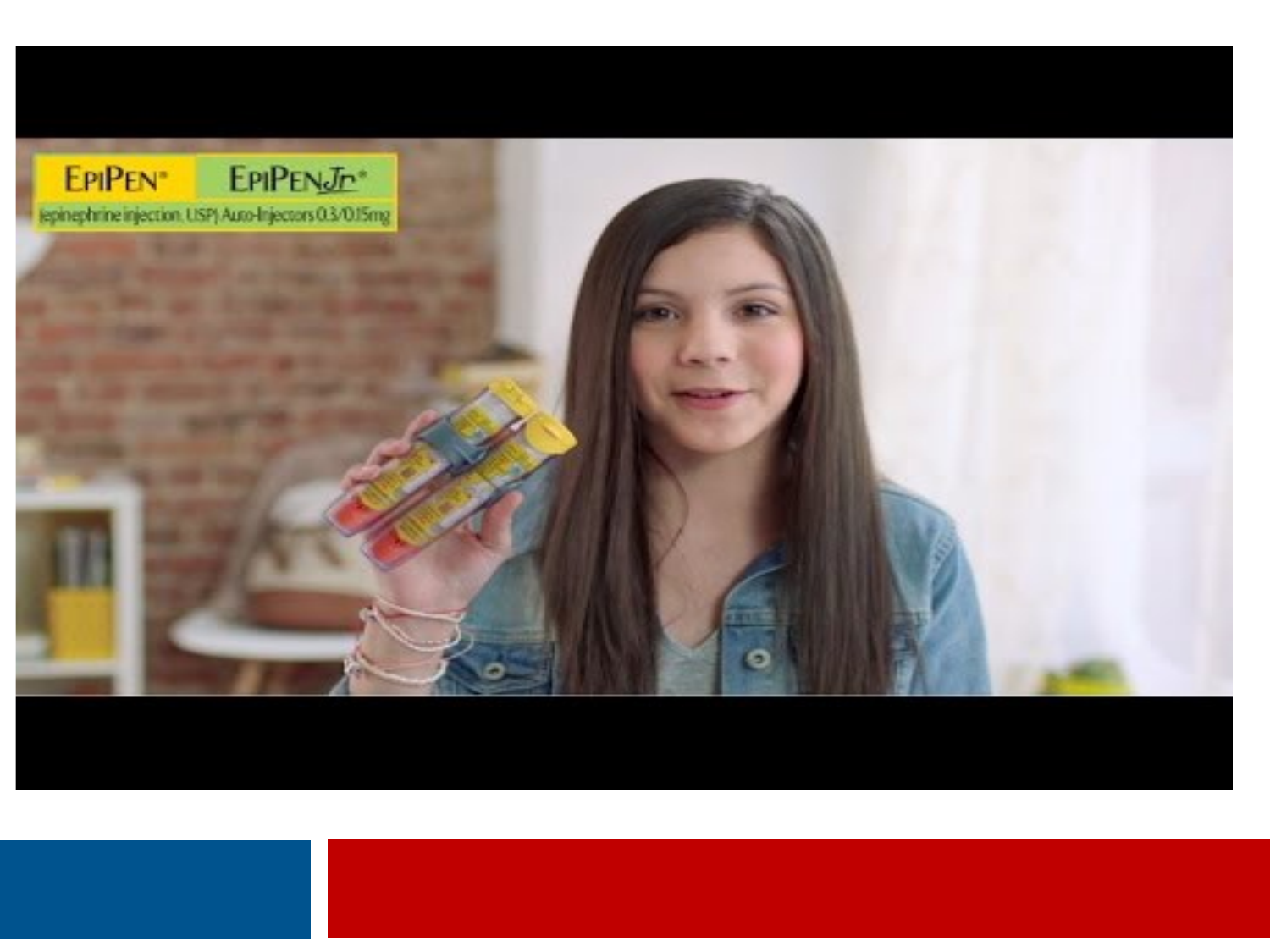**If you are a bus driver, your local School Nurse will ask you to do a return demonstration of an Epi-pen ONLY if you have a student with an Epi Pen on your bus.**

**All other staff, teachers and CNPincluded, will be done at later and safer time.**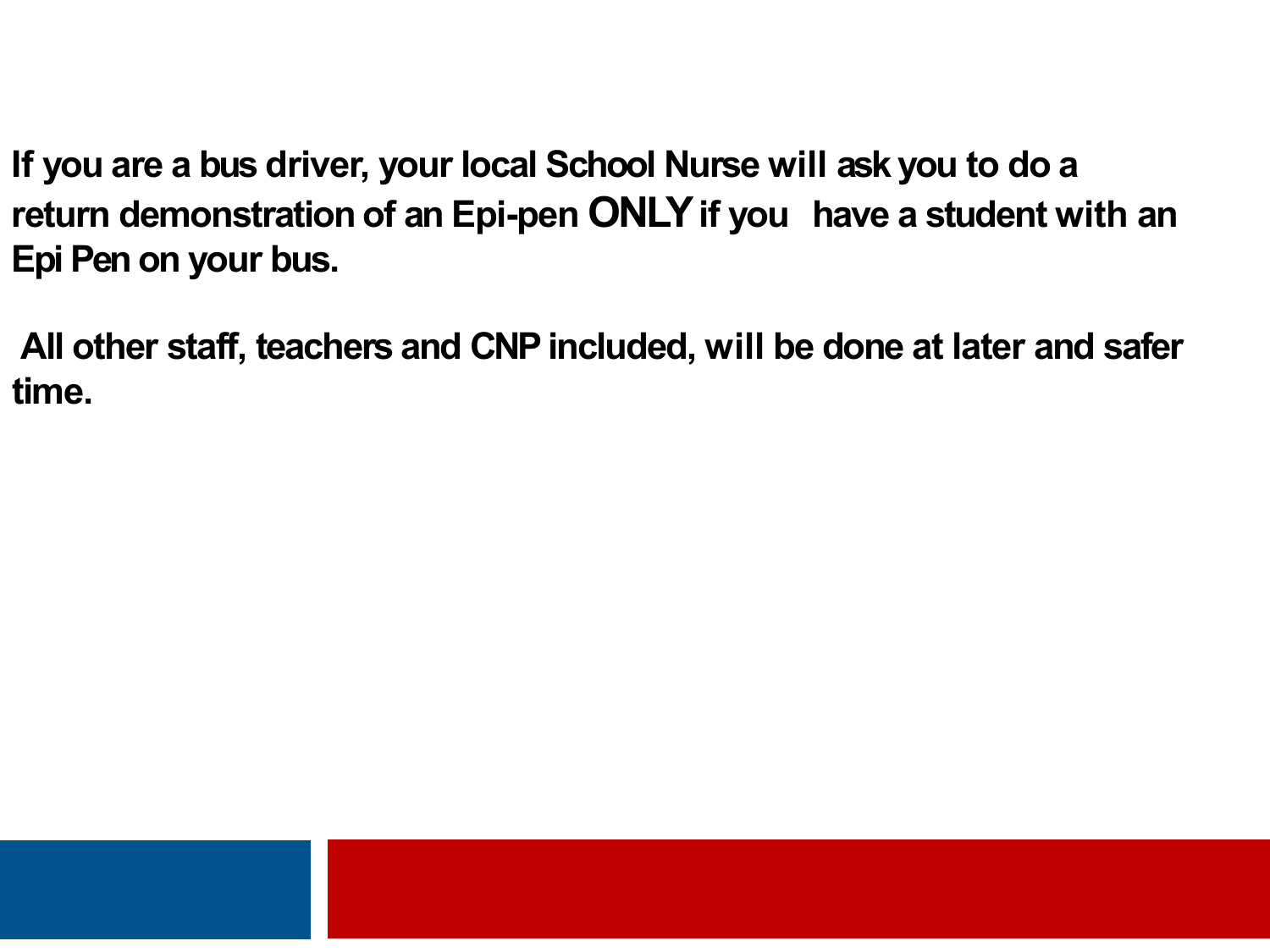### **References**

- Fineman, S. (2014). Optimal treatment of anaphylaxis: antihistamines versus epinephrine. *Postgraduate Medicine, 126* (4), 73-81. doi: 10.3810/pgm.2014.07.2785
- Food Allergy Research and Education (FARE) (2014). Retrieved from: http://www.foodallergy.org/
- Mylan Speciality L.P.(2016, August, 3). *How to use: Epi pen* ⦗video file⦐. Retrieved from

https://www.youtube.com/watch?v=FXlqSuzzrws

- National Association of School Nurses (NASN). (2014) *Sample protocol for treatment of anaphylaxis.* Retrieved from: http://www.nasn.org/portals/0/resources/Sample\_Anaphylaxis\_Epinephrine\_ Administration\_Protocol.pdf
- Robinson, J. & Ficca, M. (2011). Managing the student with severe food allergies. *Journal of School Nursing, 28*(3), 187-194. doi: 10.1177/1059840511429686.